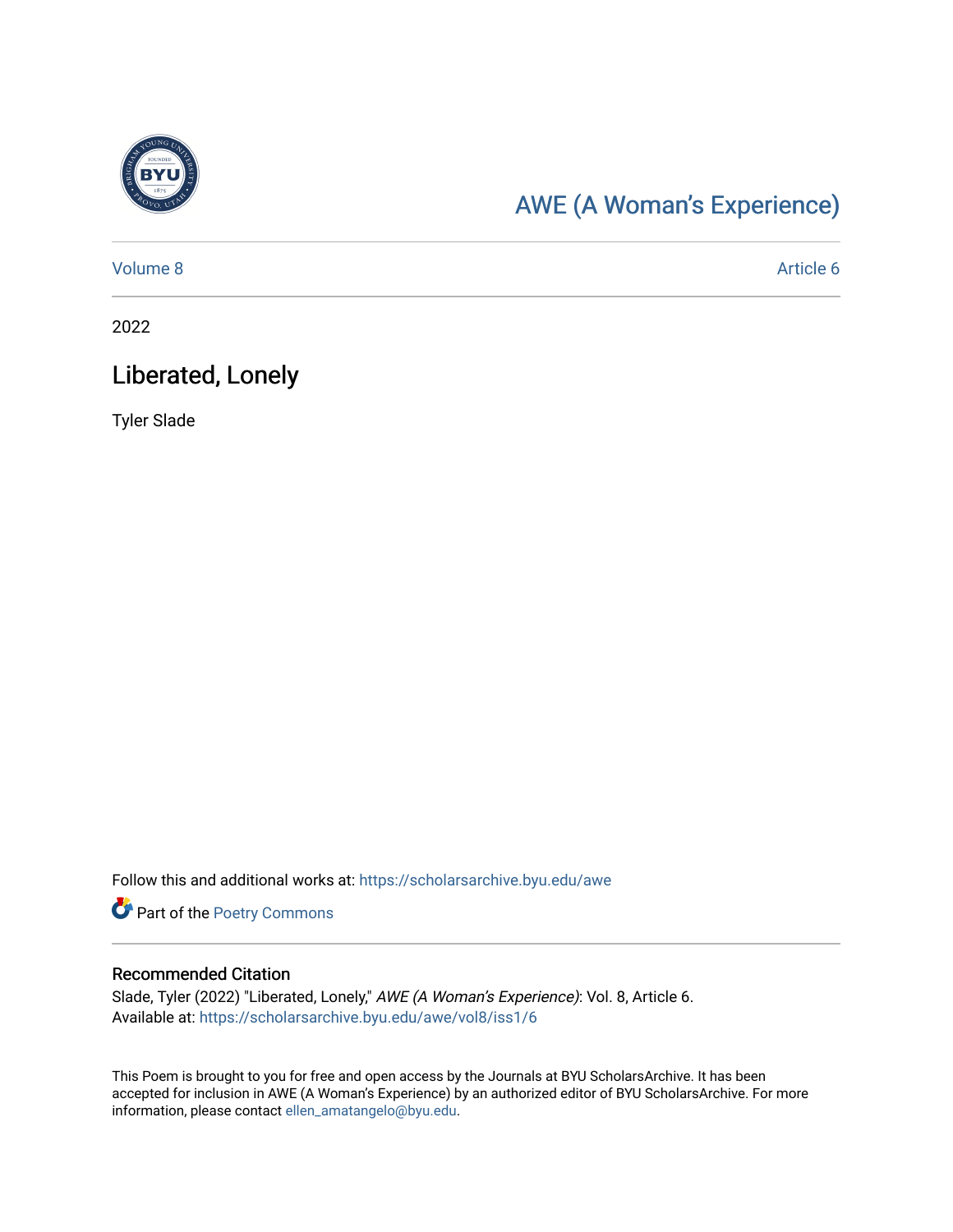### Tyler Slade

# Liberated, Lonely

The women who came and went so that I could be never had the luxury of selfishness

And now, I am here, born from their sweat and tears Tugged promptly into the world by scores of calloused hands

The bonds have been loosened just in time for my arrival! They pulled at those brutal ropes till they bled

Bleed they did, but never for themselves For him to feel relief, for me to live

The ghost of a shattered vase hits the floor Making contact beyond the flesh

It shatters against her, glitter cascading onto tile It struck me before I was ever born

The undusted shards are paralyzing, the path painstakingly laid out for me untrodden

Still they lovingly place treasures and heartbreak into my open and unworthy palms

The gift of lessons learned rather than lived, I fear it will slip through my shaking fingers

One by one, tumbling to that dark place Between the cracks, from which there is no return